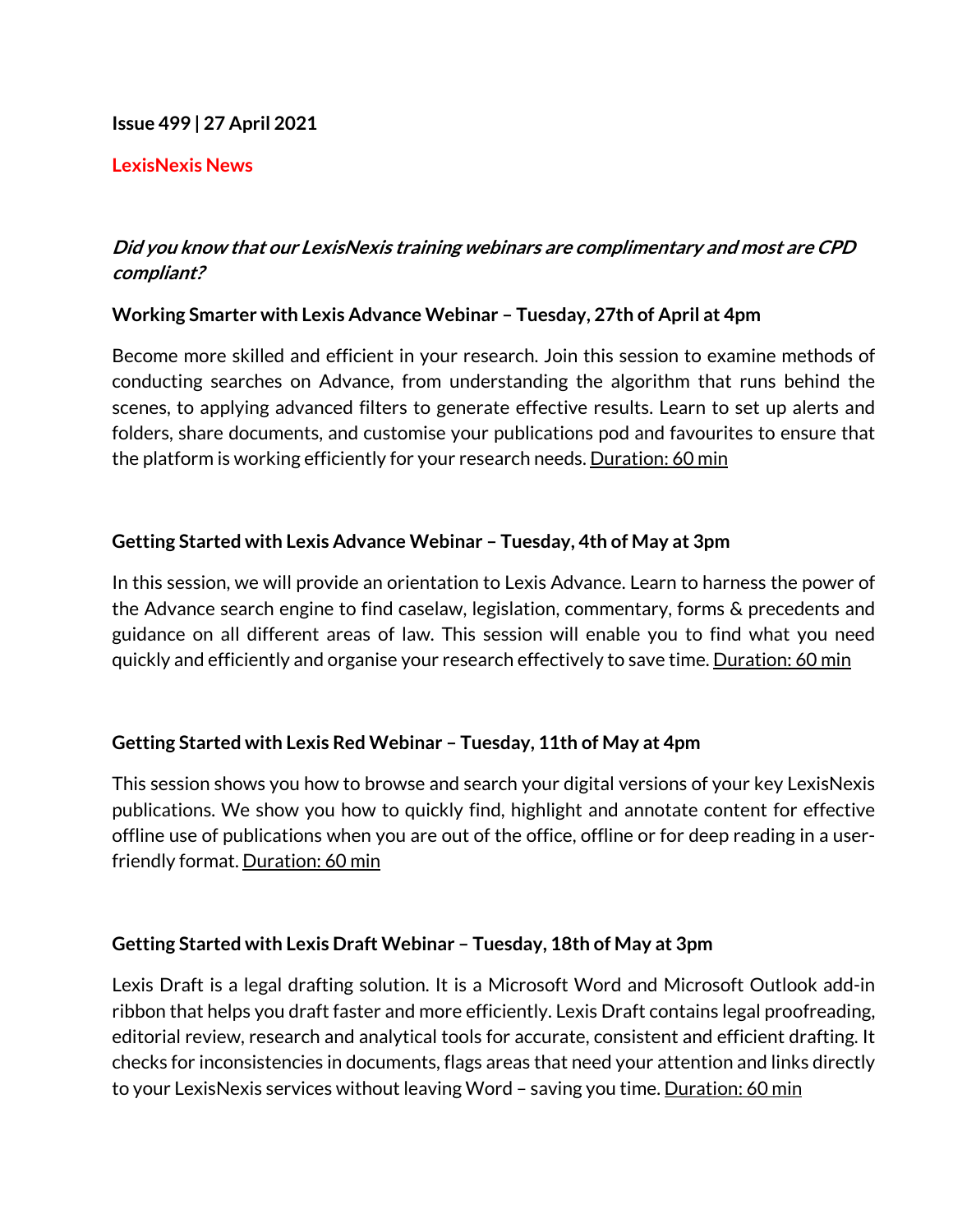### **Working Smarter with Lexis Advance Webinar – Tuesday, 25th of May at 4pm**

Become more skilled and efficient in your research. Join this session to examine methods of conducting searches on Advance, from understanding the algorithm that runs behind the scenes, to applying advanced filters to generate effective results. Learn to set up alerts and folders, share documents, and customise your publications pod and favourites to ensure that the platform is working efficiently for your research needs. Duration: 60 min

### **NZ Bar Webinar – Friday, 28th of May at 10am**

NZBA members—Improve your skills and save time researching with Lexis Advance. In our Bar-focused training session, discover how to make the most of the big red search box, filter your search results, create links to your favourite publications, highlight and annotate content, create your own work folders to organise your research. Makes researching easy for you. Duration: 60 min

#### **Content Webinars**

LexisNexis ONDEMAND webinars are delivered by subject experts and accompanied by a short comprehension quiz. Our current ONDEMAND webinars are as follows:

#### **Employment Law Disciplinary Issues and Investigations [ONDEMAND]**

Guidance on the principles and practical issues associated with workplace disciplinary processes and investigations. Duration: 60 min

#### **Fairness, Expectation and Reward in Inheritance Disputes [ONDEMAND]**

The webinar looks at the recurring issues of fairness and reward that are commonly encountered during inheritance disputes and provides legal advisors, arbitrators and mediators with tools to advise and manage these when drafting or advising clients on wills, estates and succession. Duration: 60 min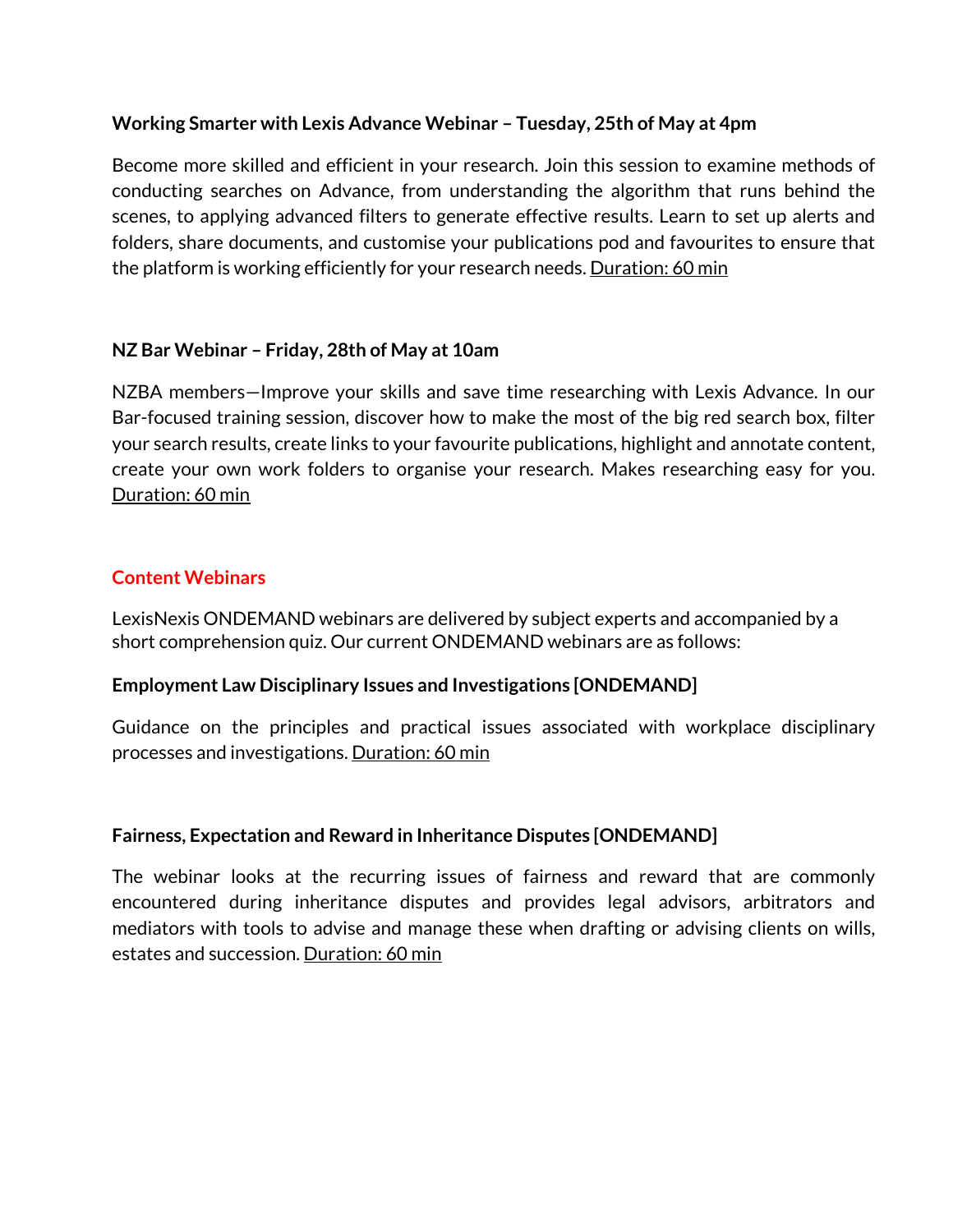# **Customer Due Diligence Tips and Tricks [ONDEMAND]**

This webinar examines the ongoing challenges of knowing your customer and practicalities of ensuring appropriate customer due diligence in an increasingly digital world in order to meet AML/CFT requirements. Duration: 60 min

# **Letters of Administration on Intestacy: Issues and Solutions [ONDEMAND]**

Applying for a court order to administer a deceased estate when a person dies without a will is often complicated. This webinar appraises the requirements for an application of intestacy; the selection of appropriate evidence in support of the application and the recognition of factors that affect entitlement. Duration: 60 min

# **Letters of Administration with the Will Annexed [ONDEMAND]**

The application process for Letters of Administration with the will annexed differs from probate applications, and knowing what matters need to be considered and addressed and supported by evidence, or indeed omitted, when making an application, is not always clear. This webinar provides guidance on recognising the key requirements for the preparation of a valid will and the requirements for making an improperly executed will declared valid. Duration: 60 min

### **Commercial Law**

### **Morison's Company Law**

Service 199 is now available online.

This service includes updates to Chapter 3 Limited liability and corporate responsibility, Chapter 5 Company names, Chapter 16 Shareholder' rights and obligations, Chapter 23 The office of director, Chapter 37 Prejudiced shareholders, Chapter 39 Accounts, audits and financial reporting, Chapter 42 Register of companies, Chapter 43 Takeovers, Chapter 46 Amalgamations, Chapter 62 Removal from the New Zealand register and Chapter 80 Precedents.

This service also includes amendments to the Companies Act 1993.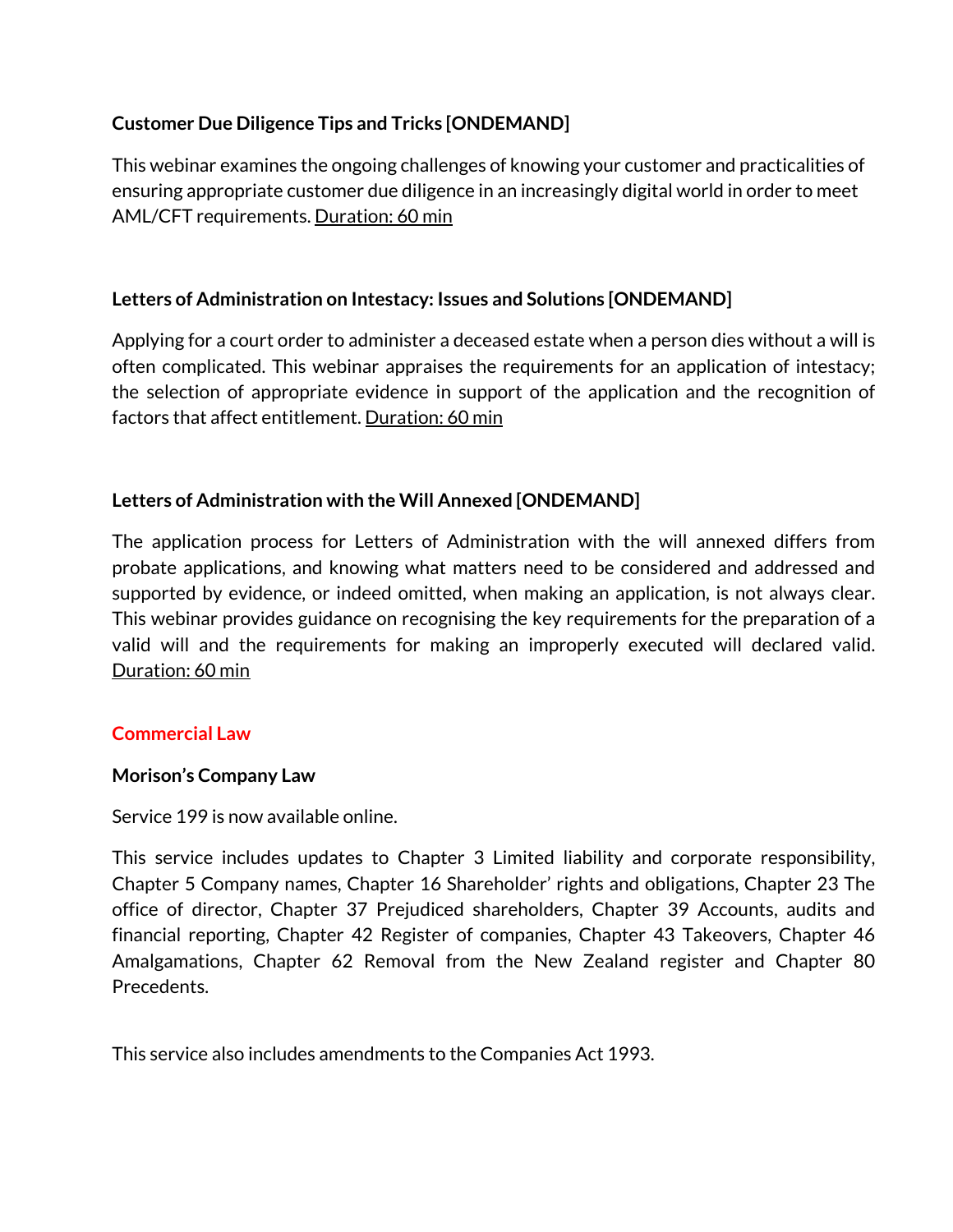#### **Morison's Securities Law**

Service 199 is now available online.

This service includes updates to the annotated commentary on Part 4 of the Financial Markets Conduct Act 2013 as well as updates to Chapter 40 Introduction to the personal properties securities regime, Chapter 41 Scope of the Personal Property Securities Act 1999, Chapter 42 Creation and enforceability of security interests, Chapter 43 Priority between security interests and Chapter 44 Priority between security interests and other interests.

This service also includes amendments to the Financial Markets Conduct Regulations 2014.

### **Heath and Whale on Insolvency**

Service 50 is now available online.

This service includes updates to Chapter 6 Powers and duties of official assignee, Chapter 8 Offences by bankrupt, Chapter 10 Alternatives to bankruptcy, Chapter 14 Company receiverships, Chapter 16 Compromises, amalgamations and schemes of arrangement, Chapter 23 Liability of related companies, shareholders and directors in a liquidation, Chapter 29 Insolvency: Preferential debts, Chapter 30 Insolvency: Set off, Chapter 36 Statutory management, Chapter 43 Insolvency: Maori incorporations, Chapter 44 Co-operative companies, Chapter 45 Insurance companies, Chapter 47 Special entities in the context of insolvency: incorporated society, Chapter 48 Special entities in the context of insolvency: unincorporated associations and Chapter 54 High Court Rules - Part 24: Insolvency.

This service also includes amendments to the Companies Act 1993.

### **Company and Securities Law Bulletin**

Issue 3 is now available online.

Issue 3 features and article written by Hon Paul Heath QC "Debut Homes: a different perspective". The Issue also features headnotes written by Daniel Neighbour on *KME Services NZ Pty Ltd v CPB Contractors Pty Ltd, Chief Executive of New Zealand Customs Service v Hutchinson t/as P&W Hutchinson Traders* and *Financial Markets Authority v ANZ Bank New Zealand Ltd.*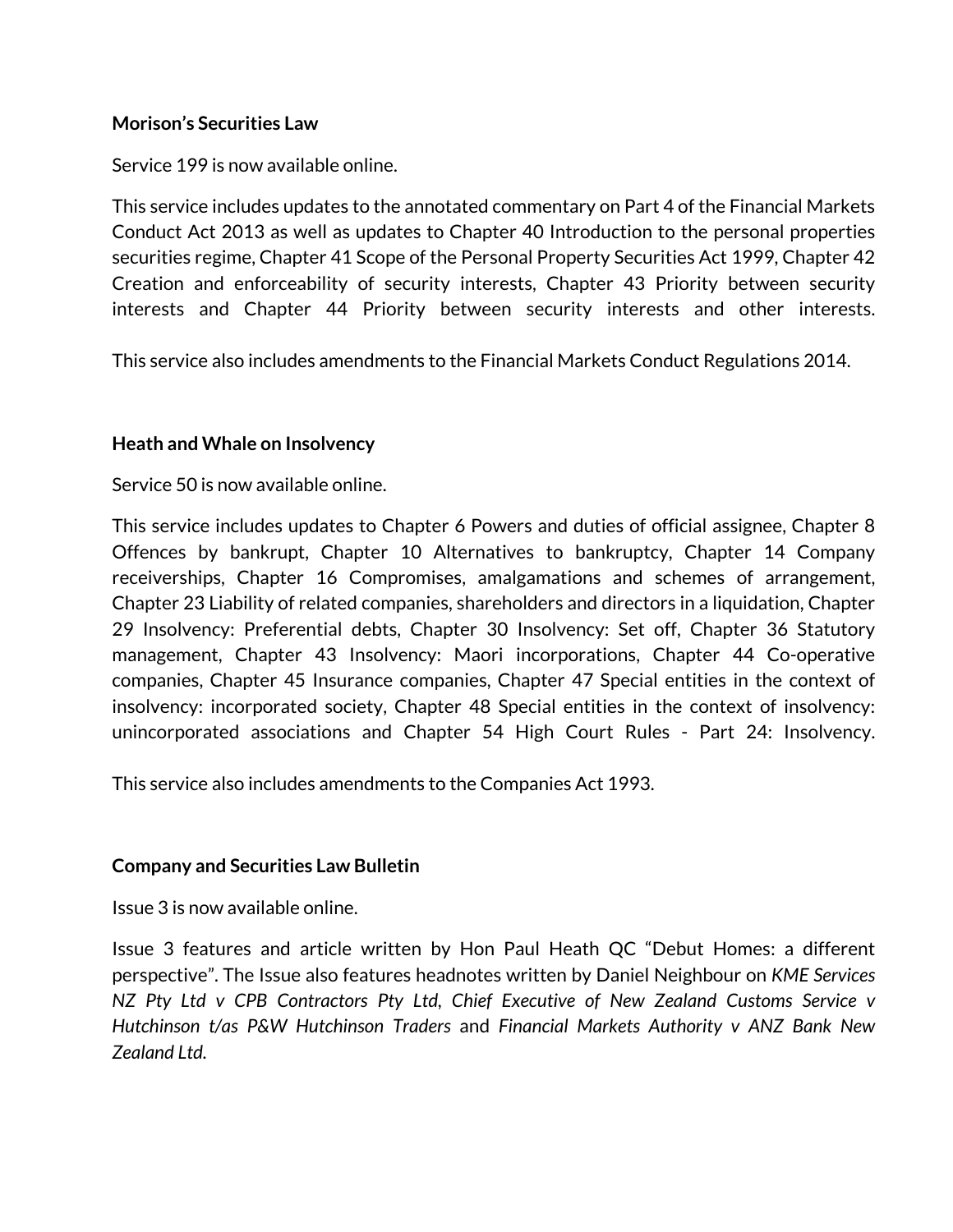### **Practical Guidance: Business Law**

#### Latest legal updates

The Commerce Commission released the Statement of Issues for the Can Plan/Nelmac clearance application.

The FMA Supervision Director to lead financial advice monitoring and supervision.

The Commerce Commission releases final decision allowing Transpower's \$36 million electricity investment for South Auckland.

The FMA introduces new licensing regime for financial advice.

Commerce Amendment Bill proposes new changes to the Commerce Act.

ANZ pays \$280,000 civil penalty for misleading representations over credit card insurance charges.

### **Civil Procedure**

#### **Sim's Court practice**

Sim's Court Practice service 229 is now available online.

This service includes updates to the High Court Rules commentary parts 24 and 30, the Senior Courts Act part 6, and updates to the Judicial Review Procedure Act 2016 commentary.

### **Criminal**

### **Abbott and Thompson District Courts Practice (Criminal)**

Service 95 is now available online.

This service provides legislative updates to the Arms Act 1983, Search and Surveillance Act 2012, and Summary Proceedings Act 1957. Commentary has been updated to the Arms Act 1983 and Search and Surveillance Act 2012.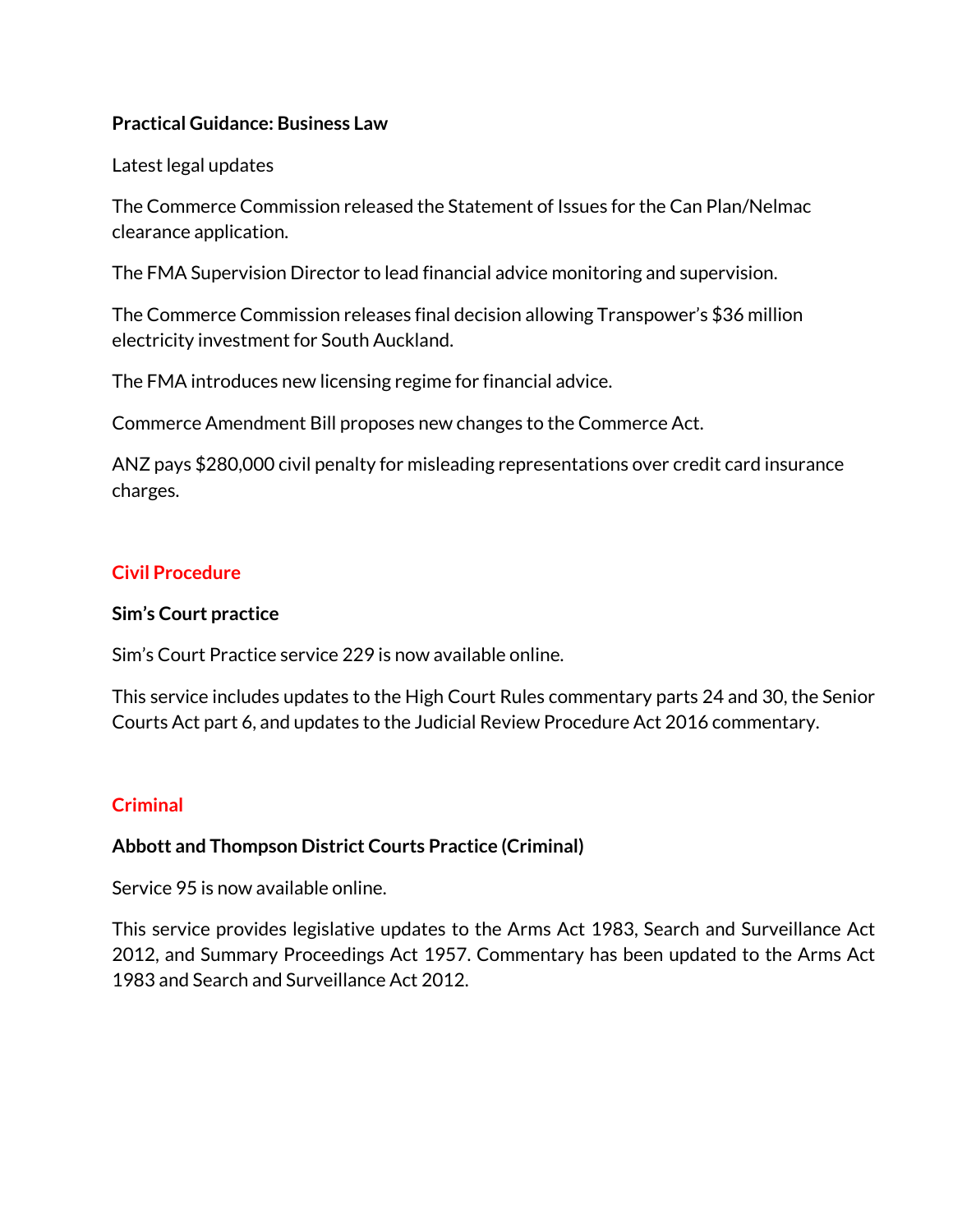## **Garrow and Turkington's Criminal Law**

Service 173 is now available online.

This service has amendments to the Criminal Disclosure Act 2002, Criminal Investigations (Bodily Samples) Act 1995, Criminal Procedure (Mentally Impaired Persons) Act 2003, Misuse of Drugs Act 1975, and Search and Surveillance Act 2012. Commentary has been updated for the Crimes Act 1961, Criminal Disclosure Act 2009, Criminal Procedure (Mentally Impaired Persons) Act 2003, and Search and Surveillance Act 2012.

## **Employment**

### **New Zealand Employment Law Reports**

Part 1 of Volume 18 is now available online.

*Amcor Flexibles (New Zealand) Ltd v Gillan* — (2018) 18 NZELR 1

Unjustified dismissal — Medical incapacity — Epilepsy — Seizures at work — Safety critical environment — Long standing senior employee — Test of justification — Whether employee given reasonably opportunity to recover — Whether fair and reasonable inquiry by employer — Return to work and management plan — Medical reports — Efforts on part of employer — Actions of fair and reasonable employer — Employment Relations Act 2000 ss 103A, 103A(2).

*TUV v Chief of New Zealand Defence Force* — (2020) 18 NZELR 15

Employment dispute — Settlement agreement — Whether voidable for lack of mental capacity — Employment Relations Act 2000, s 149.

*Wimpex Ltd v WorkSafe New Zealand* — (2019) 18 NZELR 33

Sentencing — Financial hardship — Health and Safety at Work Act 2015, ss 36(1) and 48 — Sentencing Act 2002, s 40(1).

*Greetham v Lawter (NZ) Ltd* — (2020) 18 NZELR 40

Constructive dismissal — Performance improvement process — Whether employee resignation caused by employer actions — Repudiatory conduct.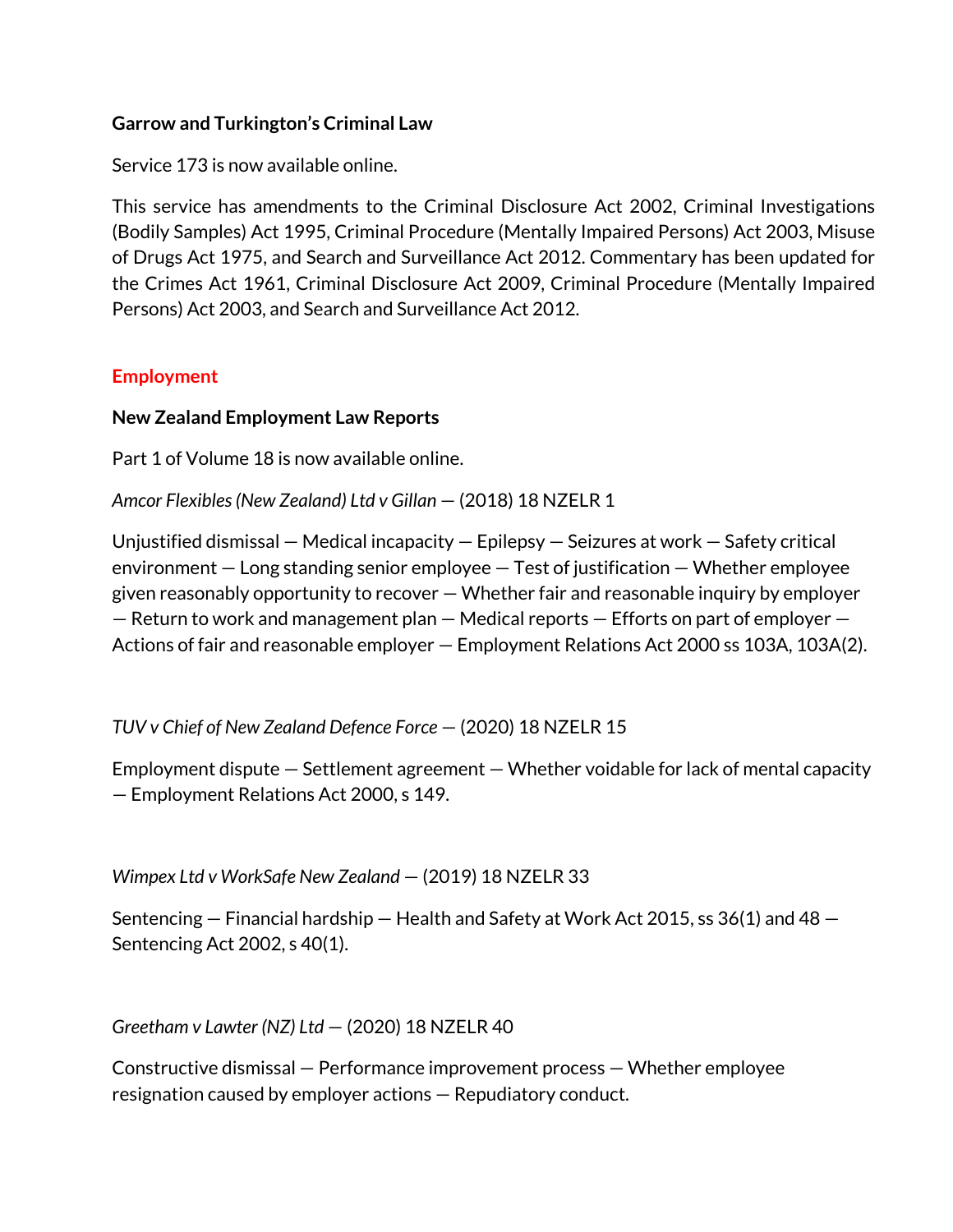*Mackenzie v Huntington's Disease Association (Auckland) Inc* – (2020) 18 NZELR 58

Termination — Abandonment of employment — Employee obligations — Employment Relations Act 2000, s 4(1A)(b).

### **Mazengarb's Employment Law**

Service 260 is available online.

This service provides commentary updates for the Employment Relations Act 2000 Part 2: Key provisions, Part 9: Personal grievances, disputes and enforcement, Selected topic: Contractual Aspects of Employment, Selected Topic: Wages, the Policing Act 2008 and the Social Security Act 2018. The Parental Leave and Employment Protection Regulations 2016 and Public Service Act 2020 legislation has been updated.

## **Family**

### **New Zealand Family Law Journal**

(2021) 10 NZFLJ Part 5 (April 2021) is now available online.

This issue includes the following articles:

- The role of law in family disputes (by Dr Rob George)
- The one parent only rule (by Simon Noonan)

# **Practical Guidance: Family**

Latest legal updates

Court of Appeal quashes wrong perjury conviction against abused woman following relationship property case in Family Court

First reading of Mental Health (Compulsory Assessment and Treatment) Amendment Bill

Psychologist provided "unprofessional" expert opinion to Family Court implying a man had sexually abused his daughter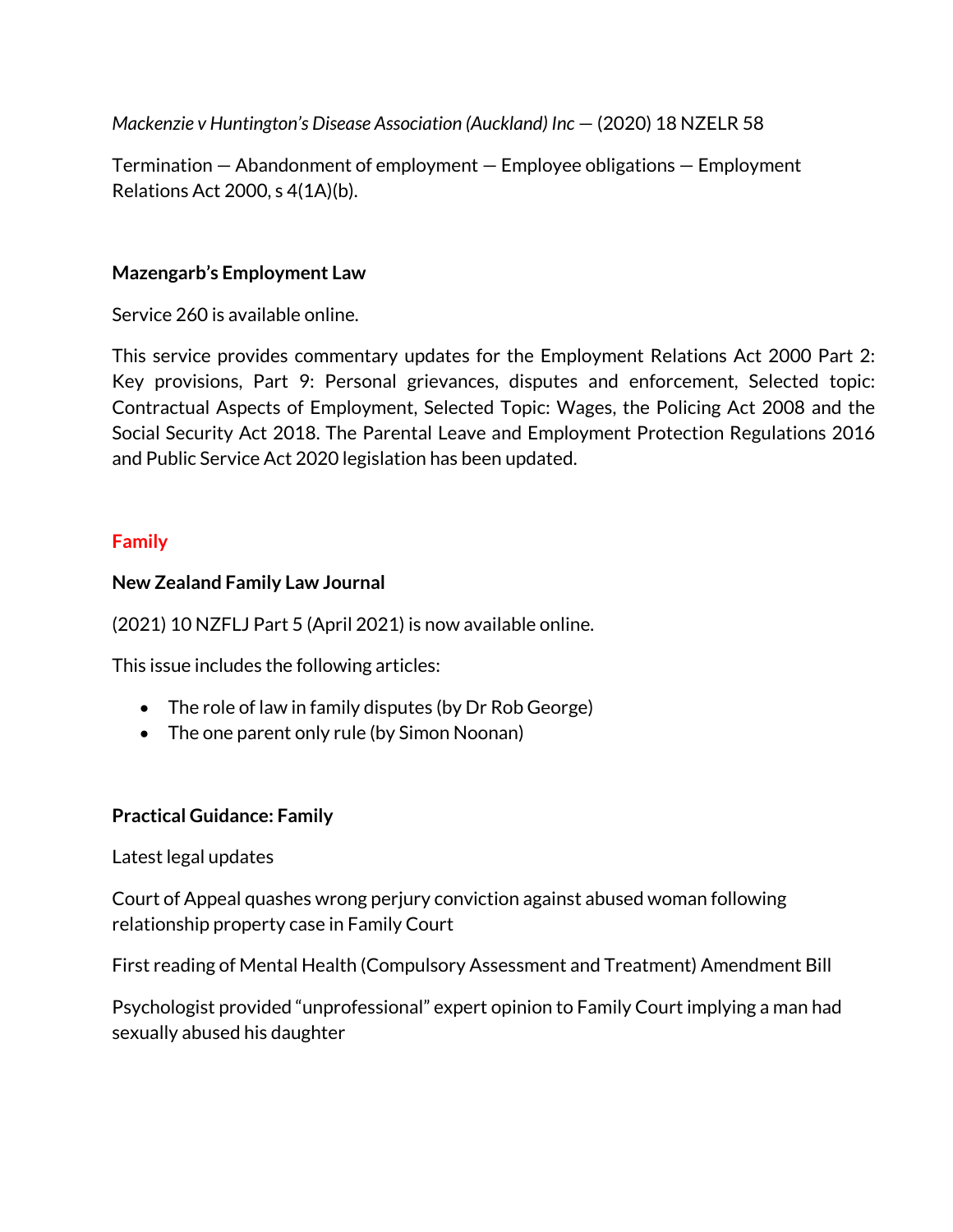#### **New Zealand Family Law Reports**

Part 9 of Volume 2020 is now available online.

*Re Weathers (dec'd)* — [2020] NZFLR 388

Personal and property rights — Wills — Retrospective order approving Will — Will sealed by registrar — Will not approved by Judge — Subject person now deceased — Whether Court able to make retrospective order — Protection of Personal and Property Rights Act 1988, ss 31, 54 and 55.

*Ross v Duncan* — [2020] NZFLR 393

Relationship property — Relationship of short duration — Parties living apart during relationship — Infrequent communication — Child of relationship — Quality of relationship with child not relevant  $-$  Contributions to relationship  $-$  Unequal division of property  $-$ Occupation rent — Property (Relationships) Act 1976, ss 2, 2A, 2AB, 2C, 2D, 2E, 2G, 13, 14A, 18, 18B and 21.

*Wati v Sharma* — [2020] NZFLR 419

Procedure — Costs orders — Enforcement actions — Whether enforcement of costs orders is "action"  $-$  District Court Act 2016, ss 124, 127, 138 and 140  $-$  High Court Rules 2016, rr 14.2, 14.3, 14.4, schs 2 and 3 — Limitation Act 1950, ss 2 and 4.

*Berman v Ministry of Justice Central Authority* — [2020] NZFLR 422

Care of children — Child abduction — Application for return of children — Judicial review of Central Authority — Delay — Disclosure of information — Disclosure of information to Child, Youth and Family Services — Payment of children's airfares — Care of Children Act 2004, ss 3, 4, 100, 102, 103, 116 and 120 — Children, Young Persons and Their Families Act 1989, ss 15, 16 and 66.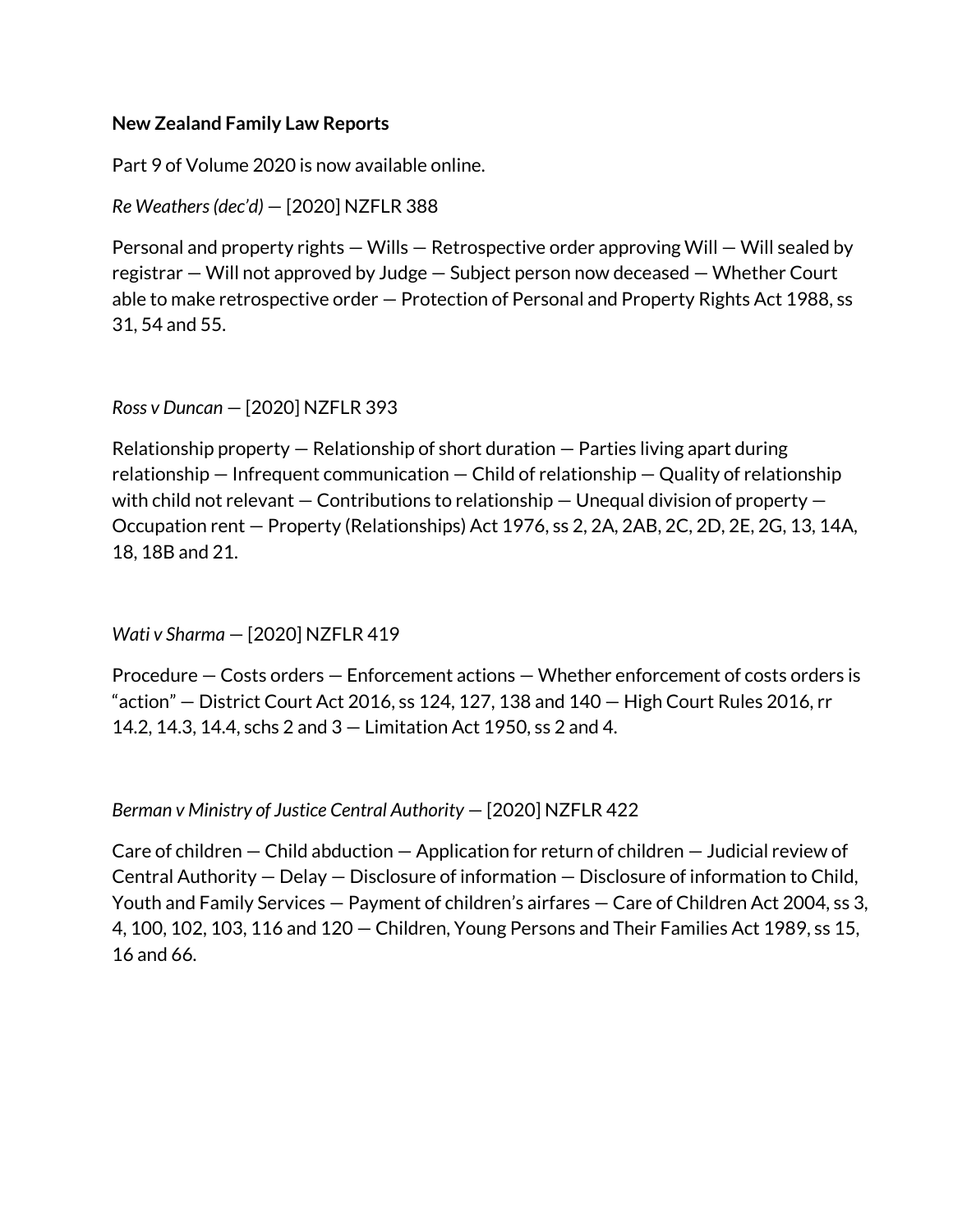Part 10 of Volume 2020 is now available online.

## *Higgins v Higgins* — [2020] NZFLR 435

Relationship property  $-$  Trust  $-$  Order for sale of family home  $-$  Home owned by family trust — Jurisdiction to order sale — Variation of terms of trust — Whether parties' rights and interests in trust "relationship property" — Trustee powers jointly held — Interim distribution — Whether trustees should be joined as parties — Domestic Violence Act 1995 — Property (Relationships) Act 1976, ss 1, 2(e), 8(e), 25(1)(a), 33(3)(m) and 44C.

## *Byakova v Cherry* — [2020] NZFLR 446

Relationship property — Duration of relationship — Shared living arrangements — Degree of intimacy — Commitment to shared life — Disposition to defeat interest — Transfer by way of gift — Inadequate consideration — Tracing of relationship property interest — Family Proceedings Act 1980, s 39 — Property (Relationships) Act 1976, ss 1M, 1N, 2A, 2B, 2D, 2E and 44.

### *O'Donnell v O'Donnell* — [2020] NZFLR 469

Property relationship — Division of property — Occupation order — Warrant to enforce — Husband refusing to sell family home or buy wife's share — Wife renting accommodation — Twelve years since separation — Both parties in their 70s — Husband deeply religious and guided in decision-making by his religion — District Court Act 2016, ss 79(2)(c) and 194 — District Court Rules 2014, r 19.65 — Family Courts Rules 2002, r 220 — Property (Relationships) Act 1976, ss 1M, 1N, 18B, 27, 27(1), 27(2), 27(4) and 28A.

### **Intellectual Property Law**

#### **Practice Guidance Intellectual Property Law**

The Patents Examination Manual updated.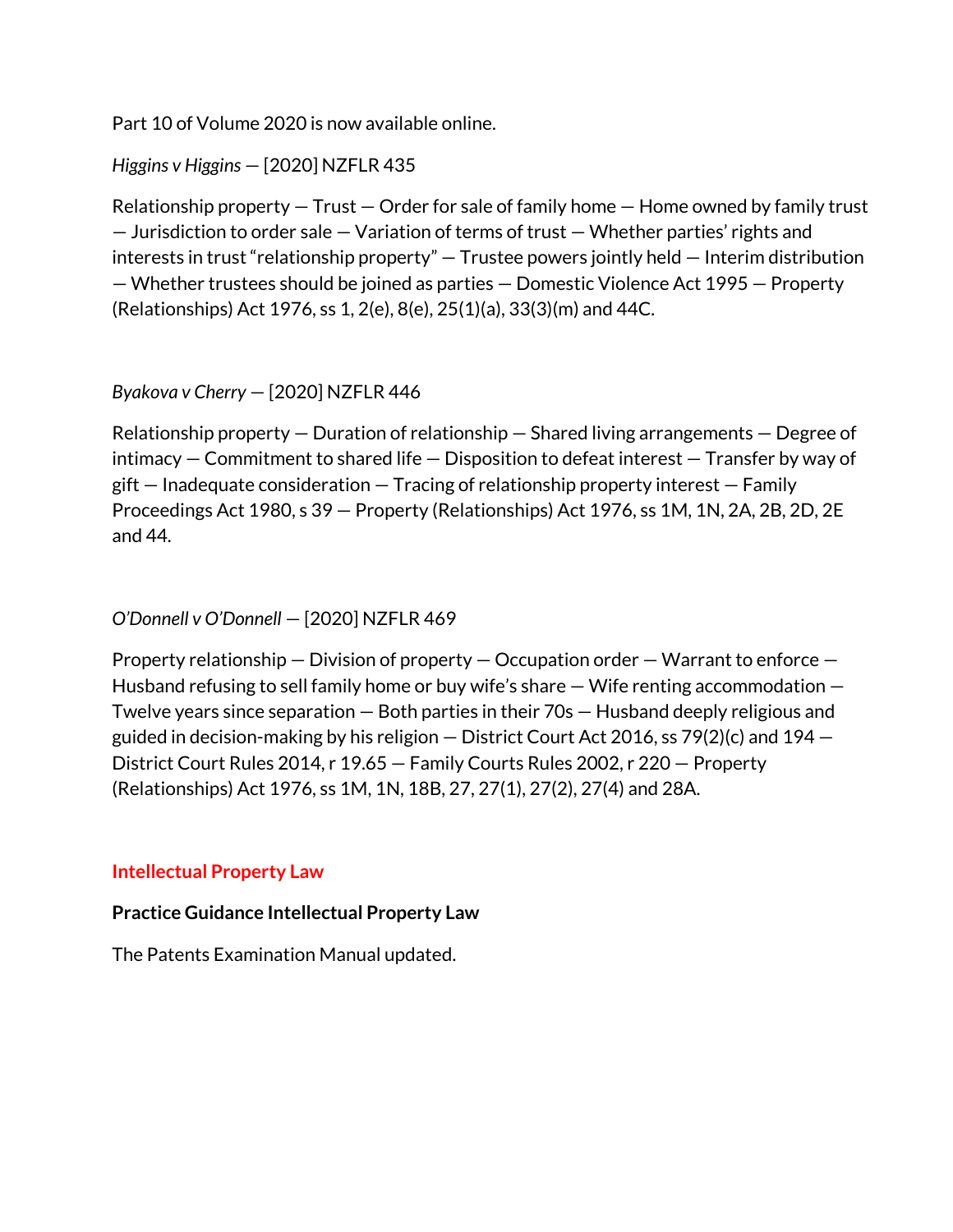#### **Property**

#### **Practical Guidance: Property**

The Leases > Residential tenancies topic has been updated by MinterEllisonRuddWatts to cover the recent changes made by the Residential Tenancies Amendment Act 2020.

#### **Resource Management**

#### **Local Government**

Local Government service 59 is now online.

This service includes updates to the commentary of the Local Government Act 2002, Part 1, 2, 3, 4, 5, 6 and 7, and the Intro and schedules.

#### **New Zealand Resource Management Appeals**

Parts 2 and 3 of 2021 are now available online.

*Trustees of the Motiti Rohe Moana Trust v Bay of Plenty Regional Council – [2021] NZRMA 50* 

Environment Court — Jurisdiction — Declarations — Decision by Council to withdraw plan change — Jurisdiction to make declaration that withdrawal unlawful — Environment Court's jurisdiction to review administrative action — Supervisory jurisdiction — Whether Council acted unlawfully by not taking into account Treaty of Waitangi as relevant consideration — Water quantity plan change — Regional Natural Resources Plan — Plan change intended to insert provisions to give effect to National Policy Statement on Freshwater Management — Operative plan overdue for review — Declaratory Judgments Act 1908, s 3 — Interpretation Act 1999, s 5 — Resource Management Act 1991, ss 2, 8, 65, 65(6), 65(7), 66, 79, 79(2), 83, 104, 265(1)(b), 279(1)(c), 296, 309(1), 310, 310(h), 311, 312, 313, 314, 314(1)(f), parts 5, 12 and sch 1 cl 8D — Resource Management Amendment Act 2003 — Resource Management (Forms, Fees and Procedure) Regulations 2003 — Treaty of Waitangi.

#### *Te Rūnanga o Ngāti Awa v Bay of Plenty Regional Council* — [2021] NZRMA 76

Resource consent  $-$  Water take  $-$  End use of water take  $-$  Exporting bottled water  $-$ Cultural effects of water take — Mauri of wai — Effects of use of plastic bottles — Regional plans — Whether plan dealt with issue comprehensively — Principal activities — Ancillary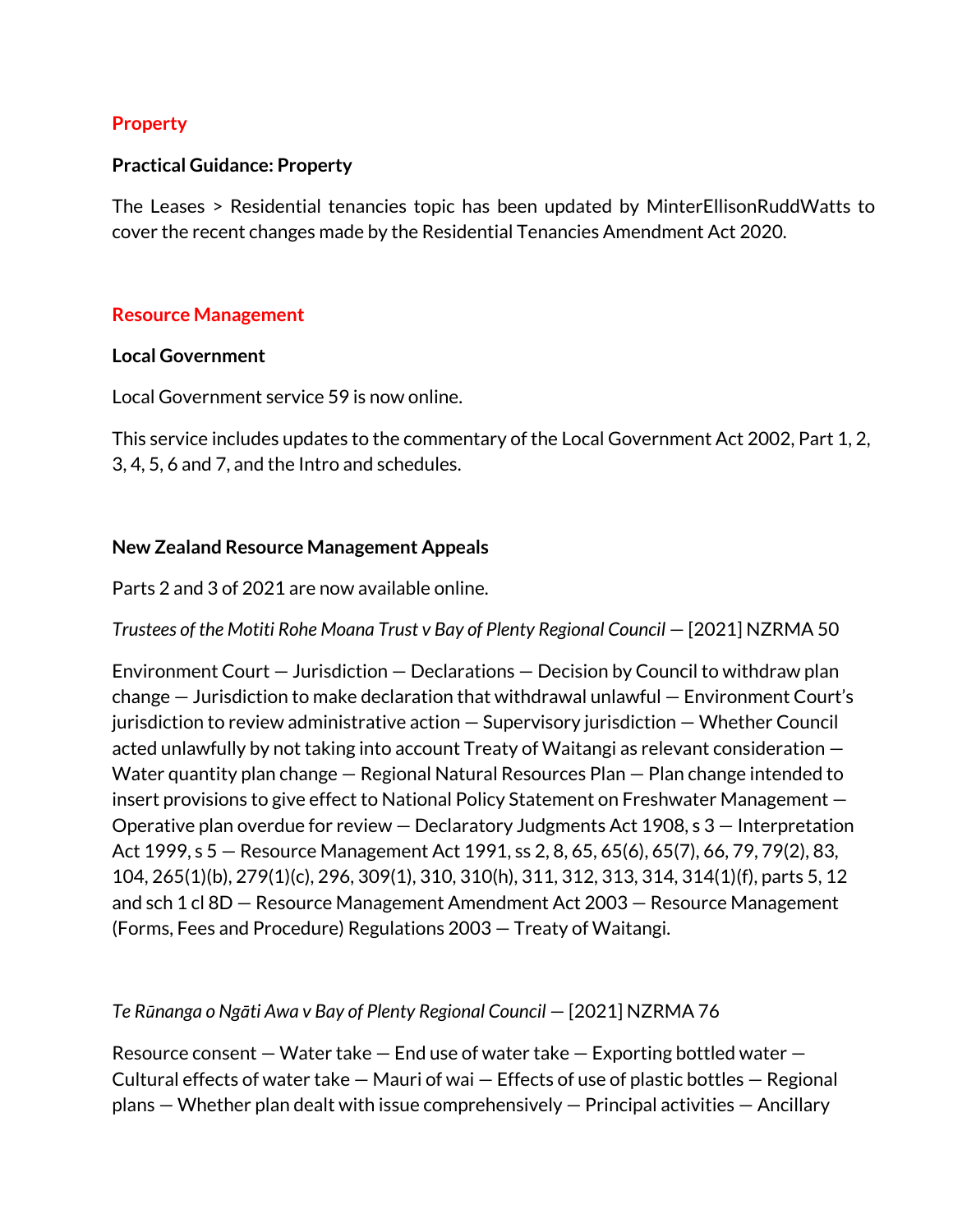activities — Appeal against Environment Court — Section 299 appeal — Appeal on issue of law — Standing to bring s 299 appeal — Combined appeals in Environment Court — District Court Rules 2014, r 9.5 — Litter Act 1979, s 15 — Resource Management Act 1991, ss 2, 2AA, 3, 5, 6, 7, 8, 9, 14, 15, 76, 88, 104, 104E, 127, 128, 274, 290, 299 and 301 — Resource Management Amendment Act 2020, s 35.

Part 4 of 2021 is now available online.

*Golf (2012) Ltd v Thames-Coromandel District Council* — [2021] NZRMA 137

Plans — Proposed plan — Challenge to proposed plan — Open space — Private land designated as open space — Landowner not agreeable to zoning as open space — Unlawfulness of plan change — Unreasonable restriction on use — Unfair burden — Efficient use of land — Open space as not wasteful — History of planning in locality — Town and Country Planning Act 1953, s 2B — Town and Country Planning Amendment Act 1973, s 2 — Resource Management Act 1991 ss 2, 3, 7, 9, 31, 32, 72, 73, 74, 75, 76, 85, 120, 274, schs 1, 12, cls 13, 15 and 21 — Resource Management Amendment Act 2013.

### **Succession**

### **Practical Guidance: Succession**

Latest legal update

Law Commission publishes Review of Succession Law

### **Textbooks**

#### **Nevill's Will Drafting Handbook, 8th edition** Sarah Parsons RRP\*incl GST: \$160.00 ISBN: 9781988546254 (book) ISBN: 9781988546261 (ebook) Publication date: December 2020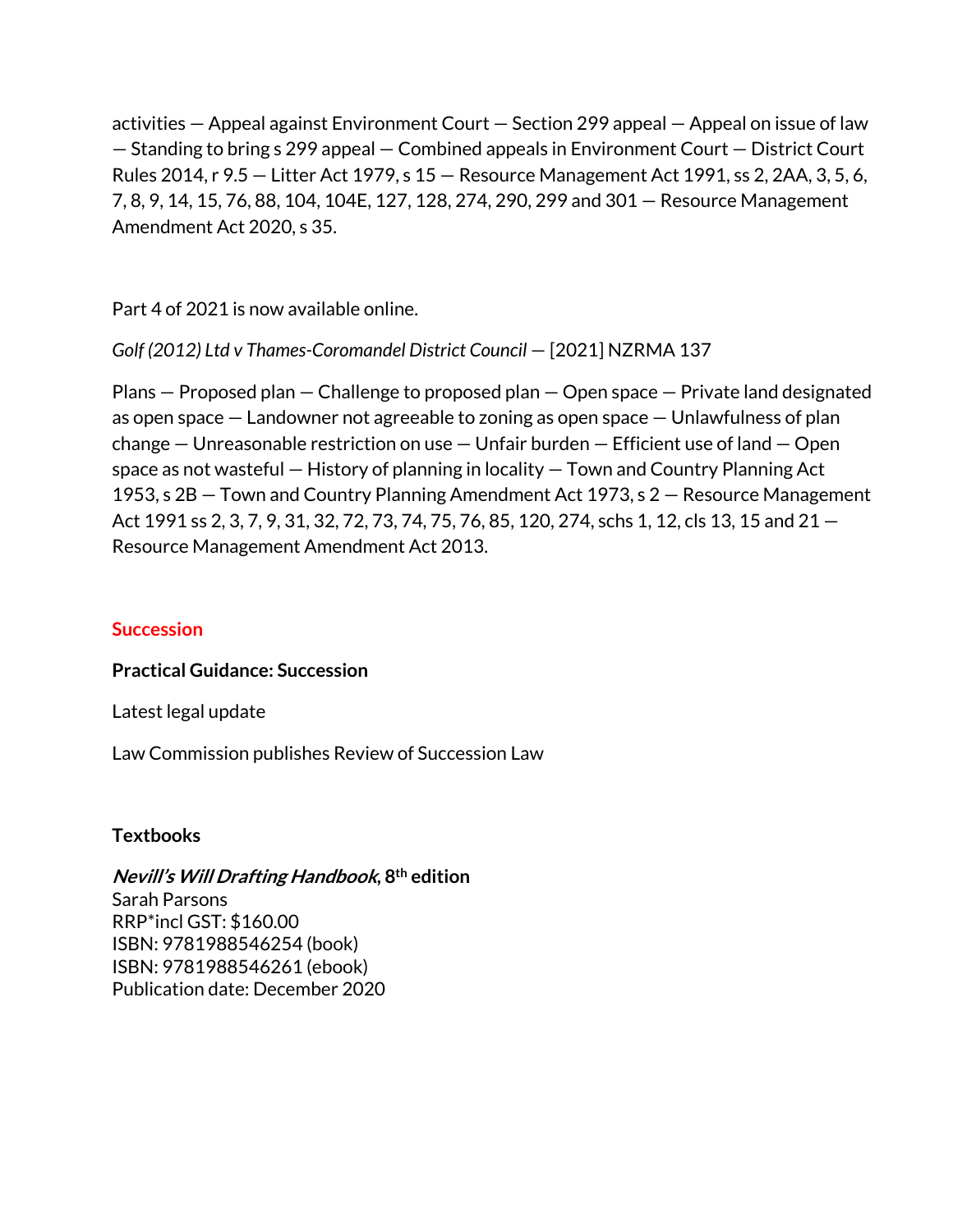**Law of Family Protection and Testamentary Promises, 5th edition** Bill Patterson RRP\*incl GST: \$200.00 \$180.00 (pre-order price) ISBN: 9781988546506 (book) ISBN: 9781988546513 (ebook) Publication date: May 2021

## **Trusts**

#### **Practical Guidance: Trusts**

Latest legal updates

Trust goes broke as three trustees charged \$109,000 each a year

Accountant sued for negligent advice in setting up trusts

#### **Textbooks**

#### **Nevill's Trusts Drafting Handbook, 3rd edition**

Sarah Parsons RRP\*incl GST: \$160.00 ISBN: 9781988546278 (book) ISBN: 9781988546285 (ebook) Publication date: December 2020

### **Garrow and Kelly Law of Trusts and Trustees, 8th edition**

Chris Kelly, Greg Kelly, Collette Mckenzie & Kimberly Lawrence RRP\*incl GST: \$220.00 \$198.00 (pre-order price) ISBN: 9781988546292 (book) ISBN: 9781988546308 (ebook) Publication date: August 2021